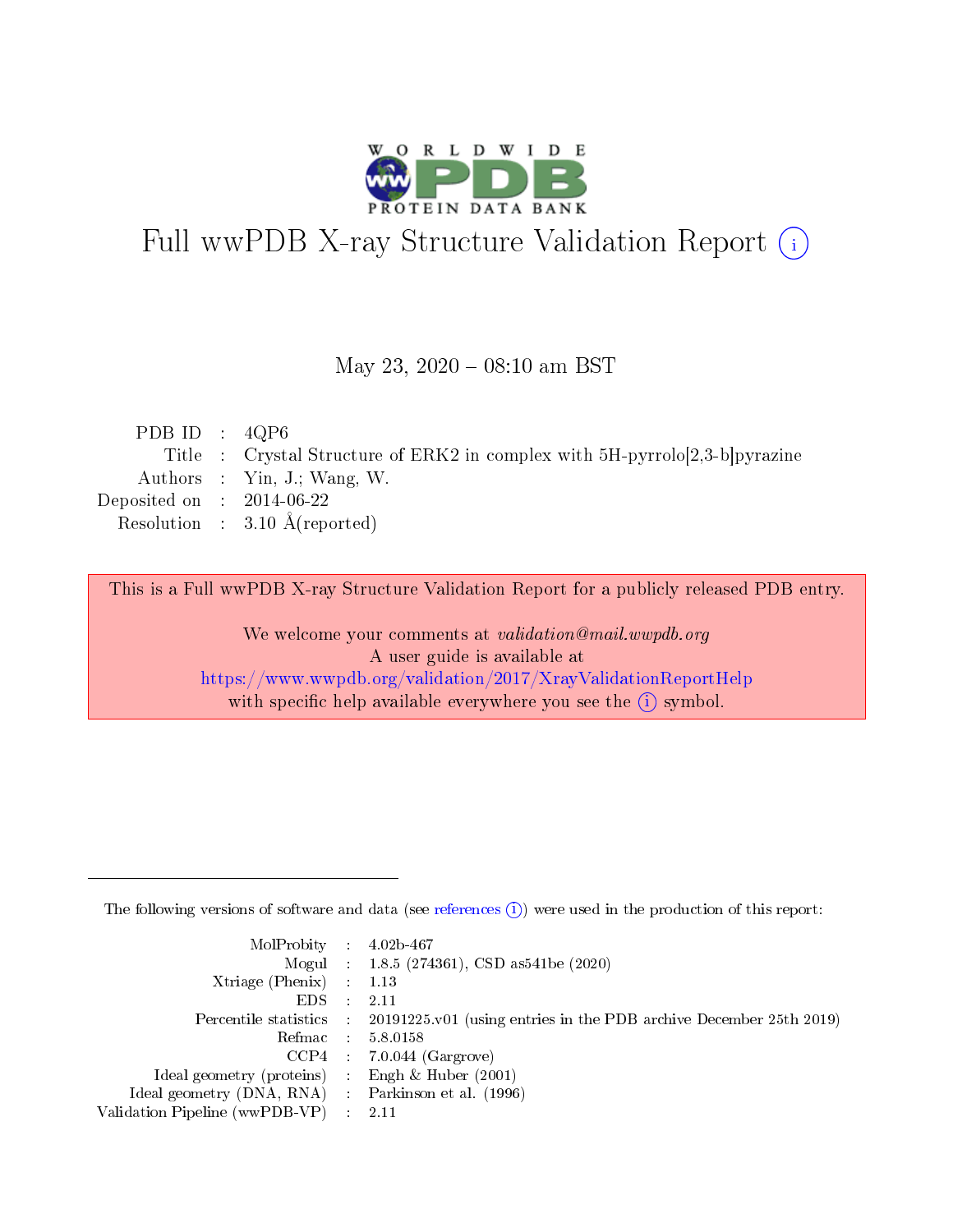# 1 [O](https://www.wwpdb.org/validation/2017/XrayValidationReportHelp#overall_quality)verall quality at a glance  $(i)$

The following experimental techniques were used to determine the structure: X-RAY DIFFRACTION

The reported resolution of this entry is 3.10 Å.

Percentile scores (ranging between 0-100) for global validation metrics of the entry are shown in the following graphic. The table shows the number of entries on which the scores are based.



| Metric                | Whole archive<br>$(\#\text{Entries})$ | Similar resolution<br>$(\#\text{Entries},\,\text{resolution}\,\,\text{range}(\textup{\AA}))$ |
|-----------------------|---------------------------------------|----------------------------------------------------------------------------------------------|
| $R_{free}$            | 130704                                | $1094~(3.\overline{10-3.10)}$                                                                |
| Clashscore            | 141614                                | $1184(3.10-3.10)$                                                                            |
| Ramachandran outliers | 138981                                | $1141 (3.10-3.10)$                                                                           |
| Sidechain outliers    | 138945                                | $1141(3.10-3.10)$                                                                            |
| RSRZ outliers         | 127900                                | $1067(3.10-3.10)$                                                                            |

The table below summarises the geometric issues observed across the polymeric chains and their fit to the electron density. The red, orange, yellow and green segments on the lower bar indicate the fraction of residues that contain outliers for  $>=3, 2, 1$  and 0 types of geometric quality criteria respectively. A grey segment represents the fraction of residues that are not modelled. The numeric value for each fraction is indicated below the corresponding segment, with a dot representing fractions  $\epsilon=5\%$  The upper red bar (where present) indicates the fraction of residues that have poor fit to the electron density. The numeric value is given above the bar.

| Mol | Chain | $\perp$ Length | Quality of chain |     |    |    |
|-----|-------|----------------|------------------|-----|----|----|
|     |       | 369            | $2\%$<br>75%     | 15% |    | 8% |
|     |       | 369            | 3%<br>73%        | 13% | 5% | 9% |

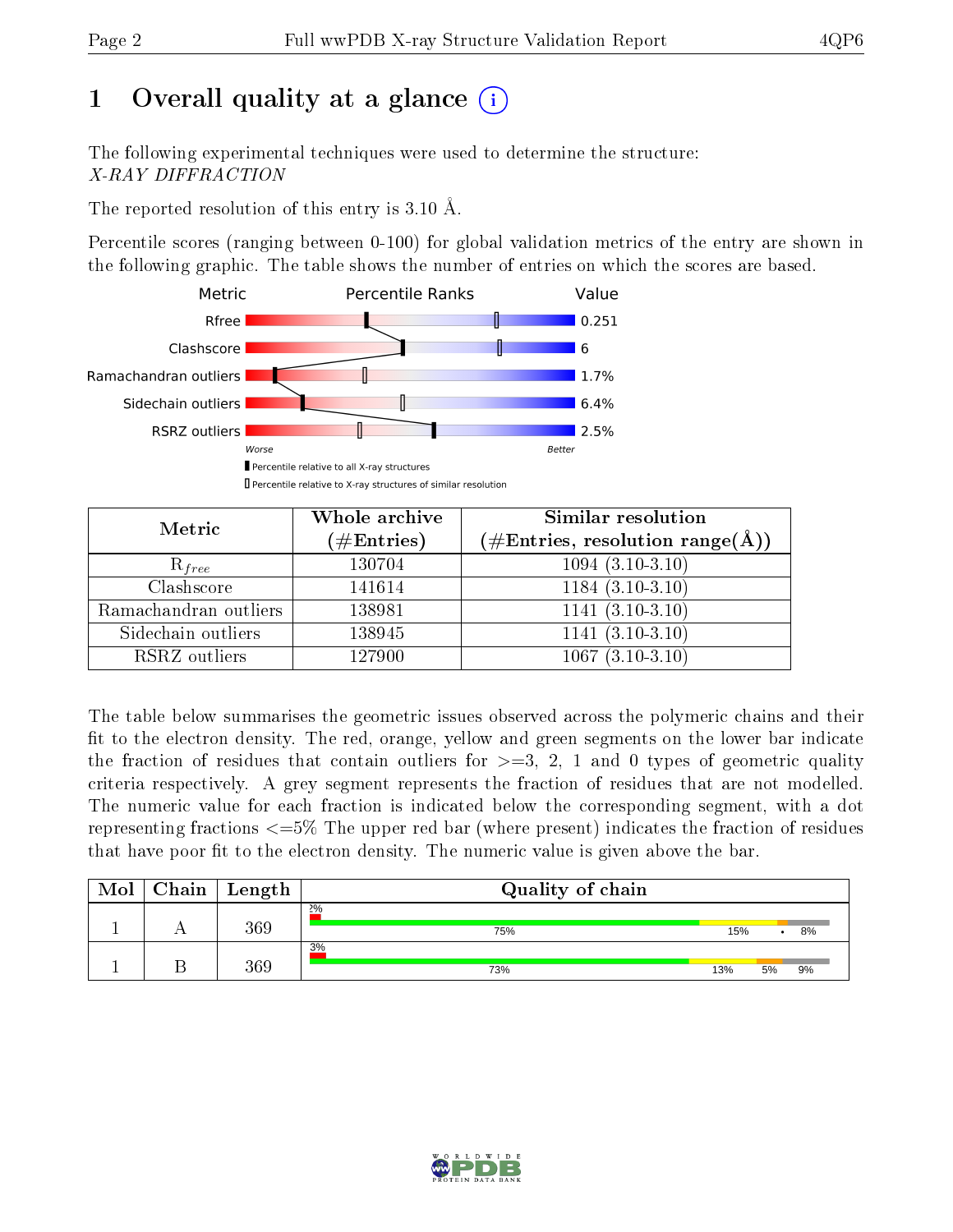# 2 Entry composition  $\left( \cdot \right)$

There are 3 unique types of molecules in this entry. The entry contains 5556 atoms, of which 0 are hydrogens and 0 are deuteriums.

In the tables below, the ZeroOcc column contains the number of atoms modelled with zero occupancy, the AltConf column contains the number of residues with at least one atom in alternate conformation and the Trace column contains the number of residues modelled with at most 2 atoms.

| Mol |  | Chain   Residues | Atoms               |                 |       |  |      | $\text{ZeroOcc}$   AltConf   Trace |  |  |
|-----|--|------------------|---------------------|-----------------|-------|--|------|------------------------------------|--|--|
|     |  | 340              |                     | Total C N O P S |       |  |      |                                    |  |  |
|     |  |                  | 2791 1789 477 509 1 |                 |       |  | - 15 |                                    |  |  |
|     |  | 335              |                     | Total C N O P S |       |  |      |                                    |  |  |
|     |  | 2742 1761        |                     | - 468           | - 498 |  | 14   |                                    |  |  |

Molecule 1 is a protein called Mitogen-activated protein kinase 1.

| Chain            | Residue  | Modelled   | Actual | Comment               | Reference         |
|------------------|----------|------------|--------|-----------------------|-------------------|
| А                | -8       | <b>MET</b> |        | <b>EXPRESSION TAG</b> | <b>UNP P28482</b> |
| $\boldsymbol{A}$ | $-7$     | <b>GLY</b> |        | <b>EXPRESSION TAG</b> | <b>UNP P28482</b> |
| А                | $-6$     | <b>SER</b> |        | <b>EXPRESSION TAG</b> | <b>UNP P28482</b> |
| А                | $-5$     | <b>HIS</b> |        | <b>EXPRESSION TAG</b> | <b>UNP P28482</b> |
| $\boldsymbol{A}$ | $-4$     | <b>HIS</b> |        | <b>EXPRESSION TAG</b> | <b>UNP P28482</b> |
| А                | $-3$     | <b>HIS</b> |        | <b>EXPRESSION TAG</b> | <b>UNP P28482</b> |
| $\bf{A}$         | $-2$     | <b>HIS</b> |        | <b>EXPRESSION TAG</b> | <b>UNP P28482</b> |
| А                | $-1$     | HIS        |        | EXPRESSION TAG        | <b>UNP P28482</b> |
| А                | $\theta$ | HIS        |        | EXPRESSION TAG        | <b>UNP P28482</b> |
| B                | $-8$     | MET        |        | <b>EXPRESSION TAG</b> | <b>UNP P28482</b> |
| B                | $-7$     | <b>GLY</b> |        | <b>EXPRESSION TAG</b> | <b>UNP P28482</b> |
| B                | $-6$     | <b>SER</b> |        | EXPRESSION TAG        | <b>UNP P28482</b> |
| B                | $-5$     | <b>HIS</b> |        | <b>EXPRESSION TAG</b> | <b>UNP P28482</b> |
| $\boldsymbol{B}$ | $-4$     | HIS        |        | <b>EXPRESSION TAG</b> | <b>UNP P28482</b> |
| B                | $-3$     | HIS        |        | <b>EXPRESSION TAG</b> | <b>UNP P28482</b> |
| B                | $-2$     | HIS        |        | EXPRESSION TAG        | <b>UNP P28482</b> |
| B                | $-1$     | НIS        |        | <b>EXPRESSION TAG</b> | <b>UNP P28482</b> |
| B                | $\theta$ | HIS        |        | EXPRESSION TAG        | <b>UNP P28482</b> |

There are 18 discrepancies between the modelled and reference sequences:

• Molecule 2 is 5H-pyrrolo[2,3-b]pyrazine (three-letter code: 36N) (formula:  $C_6H_5N_3$ ).

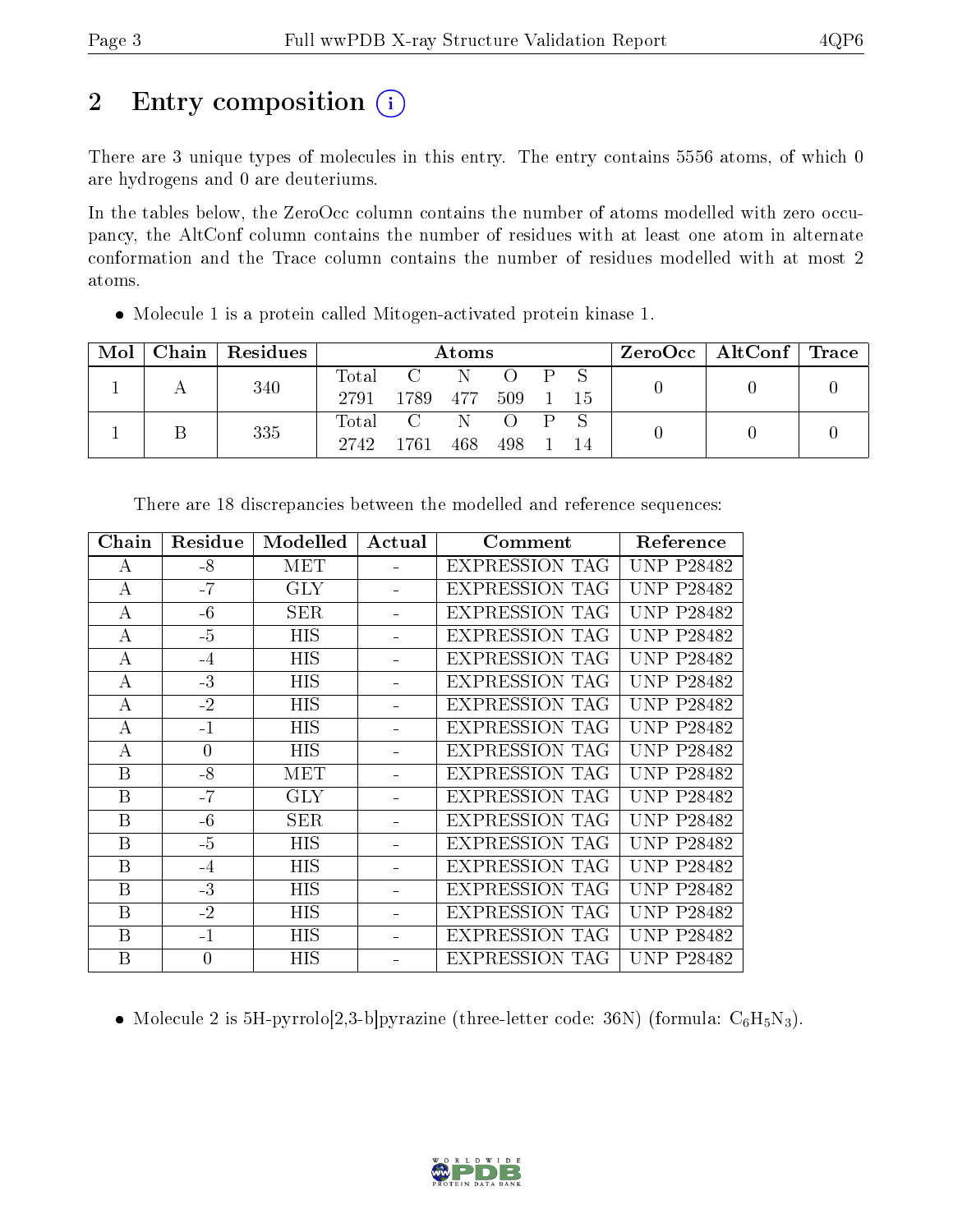

|  | Mol   Chain   Residues | Atoms     | $ZeroOcc \   \ AltConf$ |  |
|--|------------------------|-----------|-------------------------|--|
|  |                        | Total C N |                         |  |
|  |                        | Total C N |                         |  |

• Molecule 3 is IMIDAZOLE (three-letter code: IMD) (formula:  $C_3H_5N_2$ ).



| Mol | $\mid$ Chain $\mid$ Residues<br><b>Atoms</b> |       |  | ZeroOcc   AltConf |  |
|-----|----------------------------------------------|-------|--|-------------------|--|
|     |                                              | Total |  |                   |  |

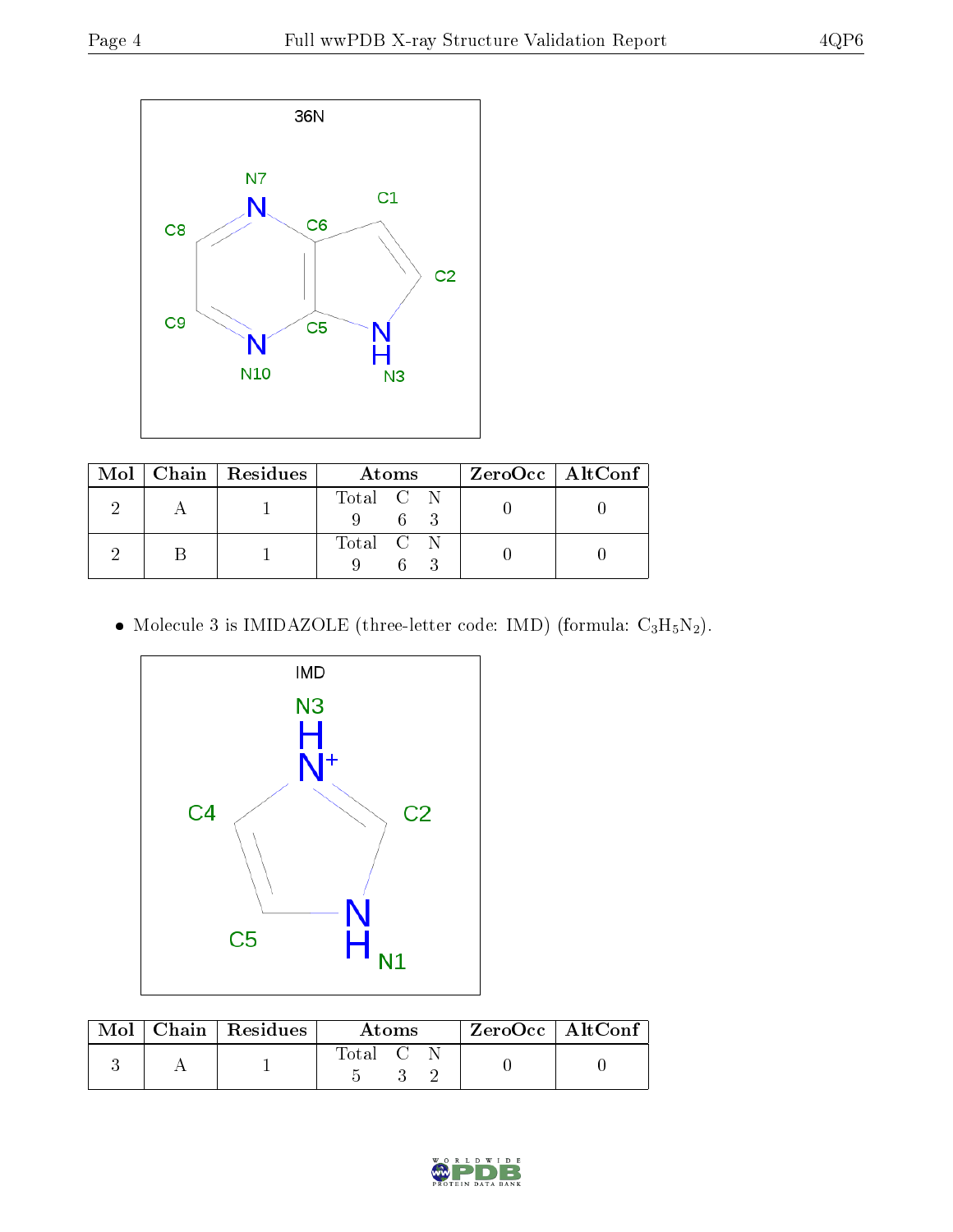# 3 Residue-property plots  $(i)$

These plots are drawn for all protein, RNA and DNA chains in the entry. The first graphic for a chain summarises the proportions of the various outlier classes displayed in the second graphic. The second graphic shows the sequence view annotated by issues in geometry and electron density. Residues are color-coded according to the number of geometric quality criteria for which they contain at least one outlier: green  $= 0$ , yellow  $= 1$ , orange  $= 2$  and red  $= 3$  or more. A red dot above a residue indicates a poor fit to the electron density (RSRZ  $> 2$ ). Stretches of 2 or more consecutive residues without any outlier are shown as a green connector. Residues present in the sample, but not in the model, are shown in grey.

• Molecule 1: Mitogen-activated protein kinase 1



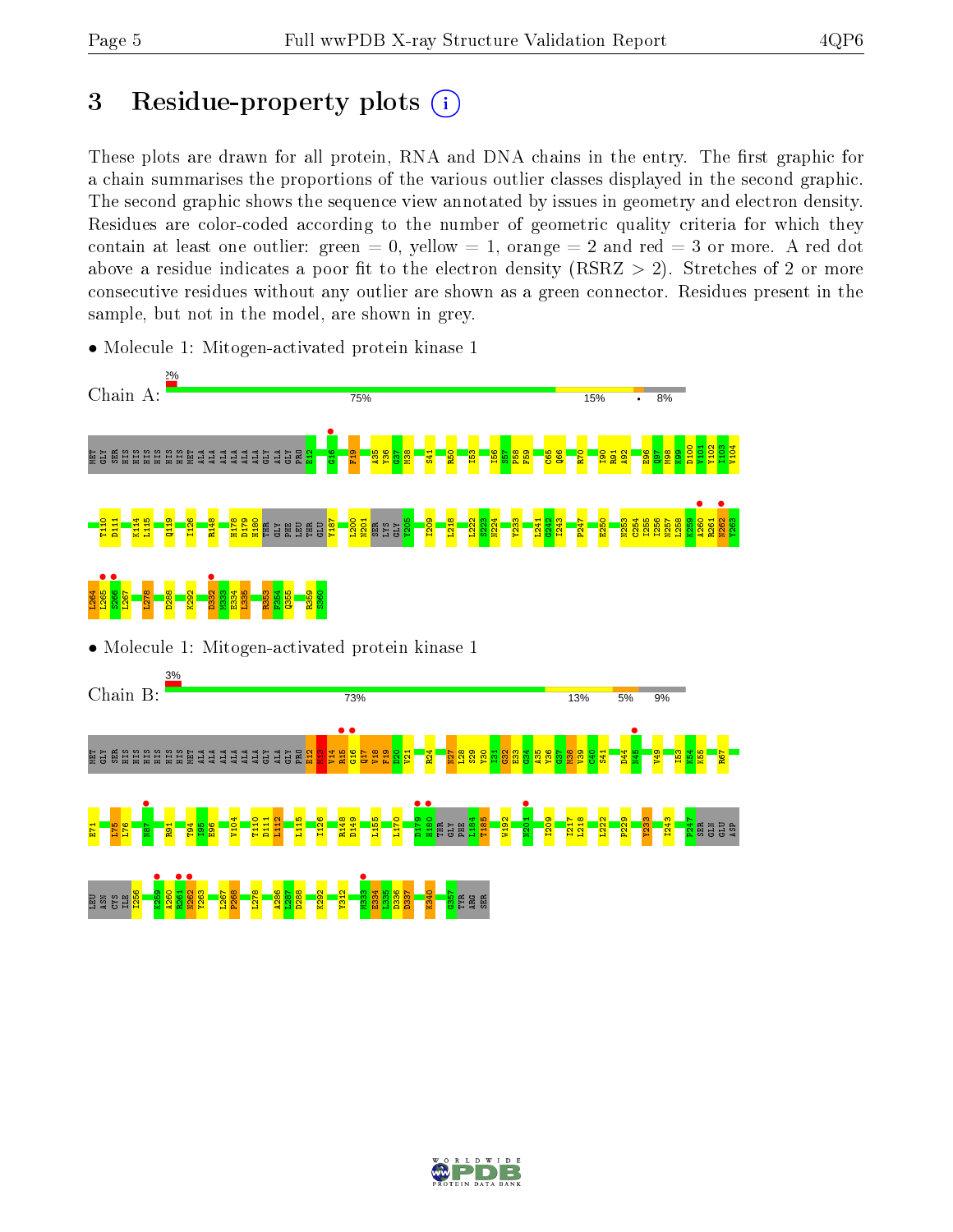## 4 Data and refinement statistics  $(i)$

| Property                                                   | Value                                           | Source     |
|------------------------------------------------------------|-------------------------------------------------|------------|
| Space group                                                | P 41 21 2                                       | Depositor  |
| Cell constants                                             | 82.53Å 275.85Å<br>$82.53\rm\AA$                 |            |
| a, b, c, $\alpha$ , $\beta$ , $\gamma$                     | $90.00^\circ$<br>$90.00^\circ$<br>$90.00^\circ$ | Depositor  |
| Resolution $(A)$                                           | 49.27<br>$-3.10$                                | Depositor  |
|                                                            | 49.27<br>$-2.81$                                | <b>EDS</b> |
| % Data completeness                                        | $99.9(49.27-3.10)$                              | Depositor  |
| (in resolution range)                                      | 99.8 (49.27-2.81)                               | <b>EDS</b> |
| $R_{merge}$                                                | (Not available)                                 | Depositor  |
| $\mathrm{R}_{sym}$                                         | (Not available)                                 | Depositor  |
| $\langle I/\sigma(I)\rangle^{-1}$                          | $1.33$ (at 2.81Å)                               | Xtriage    |
| Refinement program                                         | PHENIX (phenix.refine: 1.8.2 1309)              | Depositor  |
|                                                            | 0.213<br>0.251<br>$\sim$                        | Depositor  |
| $R, R_{free}$                                              | $0.213$ ,<br>0.251                              | DCC        |
| $R_{free}$ test set                                        | 1234 reflections $(5.07\%)$                     | wwPDB-VP   |
| Wilson B-factor $(\AA^2)$                                  | $53.5\,$                                        | Xtriage    |
| Anisotropy                                                 | 0.253                                           | Xtriage    |
| Bulk solvent $k_{sol}$ (e/Å <sup>3</sup> ), $B_{sol}(A^2)$ | 0.30, 37.9                                      | <b>EDS</b> |
| $L$ -test for twinning <sup>2</sup>                        | $< L >$ = 0.48, $< L2$ = 0.31                   | Xtriage    |
| Estimated twinning fraction                                | No twinning to report.                          | Xtriage    |
| $\overline{F_o,F_c}$ correlation                           | 0.91                                            | <b>EDS</b> |
| Total number of atoms                                      | 5556                                            | wwPDB-VP   |
| Average B, all atoms $(A^2)$                               | 68.0                                            | wwPDB-VP   |

Xtriage's analysis on translational NCS is as follows: The largest off-origin peak in the Patterson function is  $4.07\%$  of the height of the origin peak. No significant pseudotranslation is detected.

<sup>&</sup>lt;sup>2</sup>Theoretical values of  $\langle |L| \rangle$ ,  $\langle L^2 \rangle$  for acentric reflections are 0.5, 0.333 respectively for untwinned datasets, and 0.375, 0.2 for perfectly twinned datasets.



<span id="page-5-1"></span><span id="page-5-0"></span><sup>1</sup> Intensities estimated from amplitudes.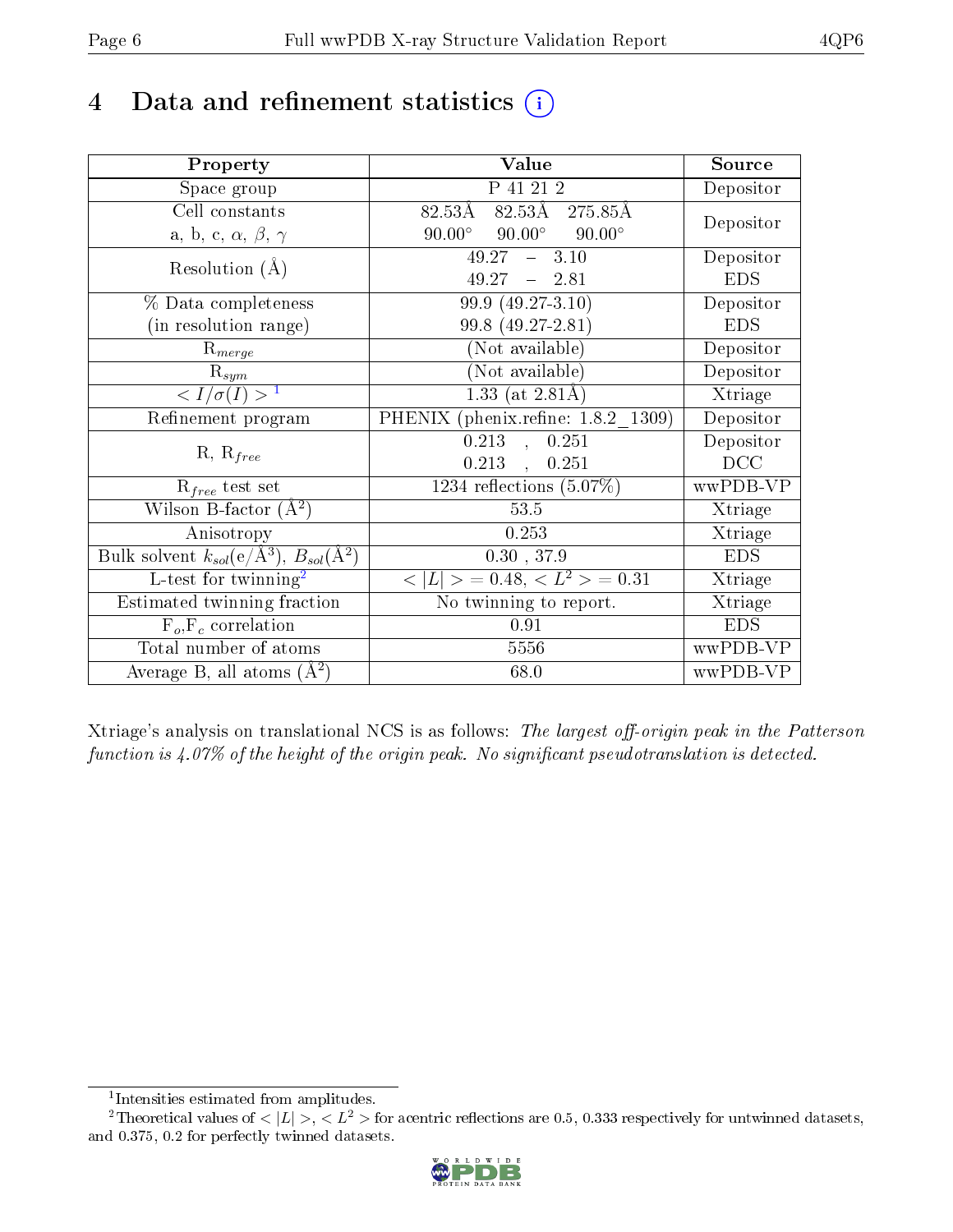# 5 Model quality  $(i)$

## 5.1 Standard geometry  $\overline{()}$

Bond lengths and bond angles in the following residue types are not validated in this section: 36N, IMD, NEP

The Z score for a bond length (or angle) is the number of standard deviations the observed value is removed from the expected value. A bond length (or angle) with  $|Z| > 5$  is considered an outlier worth inspection. RMSZ is the root-mean-square of all Z scores of the bond lengths (or angles).

| Mol | Chain |      | Bond lengths | Bond angles |                              |  |
|-----|-------|------|--------------|-------------|------------------------------|--|
|     |       | RMSZ | $\# Z  > 5$  | RMSZ        | $\vert \# \vert Z \vert > 5$ |  |
|     |       | 0.23 | 0/2840       | 0.45        | 0/3843                       |  |
|     |       | 0.23 | 0/2790       | 0.47        | 0/3776                       |  |
| AH  | ΑH    | 0.23 | 0/5630       | 0.46        | $^{\prime}7619$              |  |

Chiral center outliers are detected by calculating the chiral volume of a chiral center and verifying if the center is modelled as a planar moiety or with the opposite hand.A planarity outlier is detected by checking planarity of atoms in a peptide group, atoms in a mainchain group or atoms of a sidechain that are expected to be planar.

|  | Mol   Chain   $\#\text{Chirality outliers}$   $\#\text{Planarity outliers}$ |
|--|-----------------------------------------------------------------------------|
|  |                                                                             |
|  |                                                                             |
|  |                                                                             |

There are no bond length outliers.

There are no bond angle outliers.

There are no chirality outliers.

All (2) planarity outliers are listed below:

| Mol | Chain | Res |        | Type   Group |
|-----|-------|-----|--------|--------------|
|     |       | 264 | LET.   | Peptide      |
|     |       |     | M BIT. | Peptide      |

### 5.2 Too-close contacts  $\overline{a}$

In the following table, the Non-H and H(model) columns list the number of non-hydrogen atoms and hydrogen atoms in the chain respectively. The H(added) column lists the number of hydrogen atoms added and optimized by MolProbity. The Clashes column lists the number of clashes within the asymmetric unit, whereas Symm-Clashes lists symmetry related clashes.

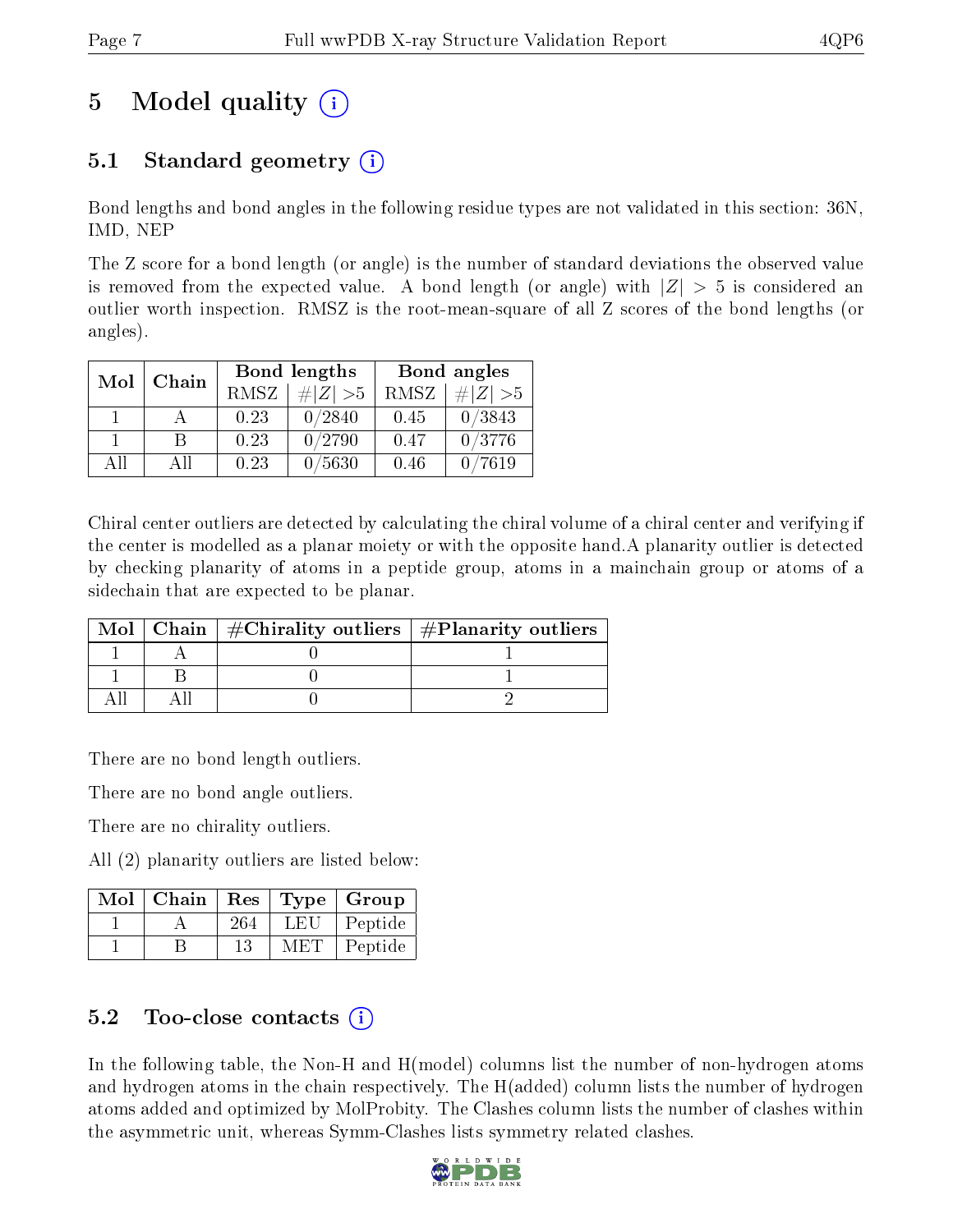|  |      |      |                | Mol   Chain   Non-H   H(model)   H(added)   Clashes   Symm-Clashes |
|--|------|------|----------------|--------------------------------------------------------------------|
|  | 2791 | 2782 | 3 <sup>1</sup> |                                                                    |
|  | 2742 | 2744 | 38             |                                                                    |
|  |      |      |                |                                                                    |
|  |      |      |                |                                                                    |
|  |      |      |                |                                                                    |
|  | 5556 | 5541 |                |                                                                    |

The all-atom clashscore is defined as the number of clashes found per 1000 atoms (including hydrogen atoms). The all-atom clashscore for this structure is 6.

All (68) close contacts within the same asymmetric unit are listed below, sorted by their clash magnitude.

| Atom-1             | Atom-2                                          | Interatomic       | Clash         |
|--------------------|-------------------------------------------------|-------------------|---------------|
|                    |                                                 | distance $(A)$    | overlap $(A)$ |
| 1:B:32:GLY:HA2     | 1:B:39:VAL:H                                    | 1.47              | 0.78          |
| 1:A:200:LEU:HB3    | $1:\overline{A}:255:\iota\text{LE}:\text{HG}23$ | 1.73              | 0.71          |
| 1:B:14:VAL:HG22    | 1:B:15:ARG:H                                    | 1.63              | 0.64          |
| 1: A:90: ILE: HB   | 1:A:102:TYR:HB2                                 | 1.80              | 0.62          |
| 1:B:27:ASN:HB3     | 1:B:28:LEU:HB2                                  | 1.80              | 0.61          |
| 1:B:12:GLU:HA      | 1:B:21:VAL:HG22                                 | 1.81              | 0.61          |
| 1:B:53:ILE:HG13    | 1:B:104:VAL:HG22                                | 1.83              | 0.61          |
| 1:B:243:ILE:HD12   | 1:B:278:LEU:HD11                                | 1.85              | 0.58          |
| 1:A:332:ASP:N      | 1: A: 332: ASP: OD1                             | 2.32              | 0.57          |
| 1:A:92:ALA:N       | 1: A:98: MET:SD                                 | 2.73              | 0.57          |
| 1:A:241:LEU:HD22   | 1:A:247:PRO:HD3                                 | 1.87              | 0.57          |
| 1:B:94:THR:HG22    | 1: B: 96: GLU: H                                | 1.71              | 0.55          |
| 1: A:53: ILE: HG12 | 1: A: 104: VAL: HG22                            | 1.88              | 0.55          |
| 1:B:260:ALA:HB3    | 1:B:262:ASN:HB2                                 | 1.89              | 0.54          |
| 1:A:41:SER:O       | 1: A:50: ARG: NH2                               | 2.42              | 0.53          |
| 1:B:33:GLU:H       | 1:B:38:MET:HA                                   | 1.74              | 0.53          |
| 1:B:16:GLY:N       | 1:B:17:GLN:HA                                   | $\overline{2.24}$ | 0.52          |
| 1:B:340:LYS:HD3    | 1:B:340:LYS:H                                   | 1.74              | $0.52\,$      |
| 1:B:67:ARG:HH21    | 1:B:170:LEU:HD21                                | 1.75              | 0.52          |
| 1:A:179:ASP:HA     | 1:A:180:HIS:C                                   | 2.30              | 0.52          |
| 1:B:286:ALA:HB2    | 1:B:312:TYR:CE1                                 | 2.46              | 0.51          |
| 1: A:56: ILE: HG22 | 1:A:58:PRO:HD3                                  | 1.91              | 0.51          |
| 1:A:92:ALA:HB3     | 1: A:98: MET:HB2                                | 1.94              | 0.50          |
| 1:B:112:LEU:HD12   | 1:B:155:LEU:HD12                                | 1.92              | 0.50          |
| 1:A:126:ILE:HD13   | 1:A:222:LEU:HD23                                | 1.94              | 0.50          |
| 1:A:243:ILE:HD13   | 1:A:278:LEU:HD11                                | 1.94              | 0.50          |
| 1: A: 253: ASN: O  | 1:A:261:ARG:NH2                                 | 2.45              | 0.49          |
| 1:B:148:ARG:HG2    | 1:B:209:ILE:HD11                                | 1.94              | 0.49          |
| 1:B:24:ARG:NE      | 1:B:44:ASP:OD1                                  | 2.31              | 0.49          |

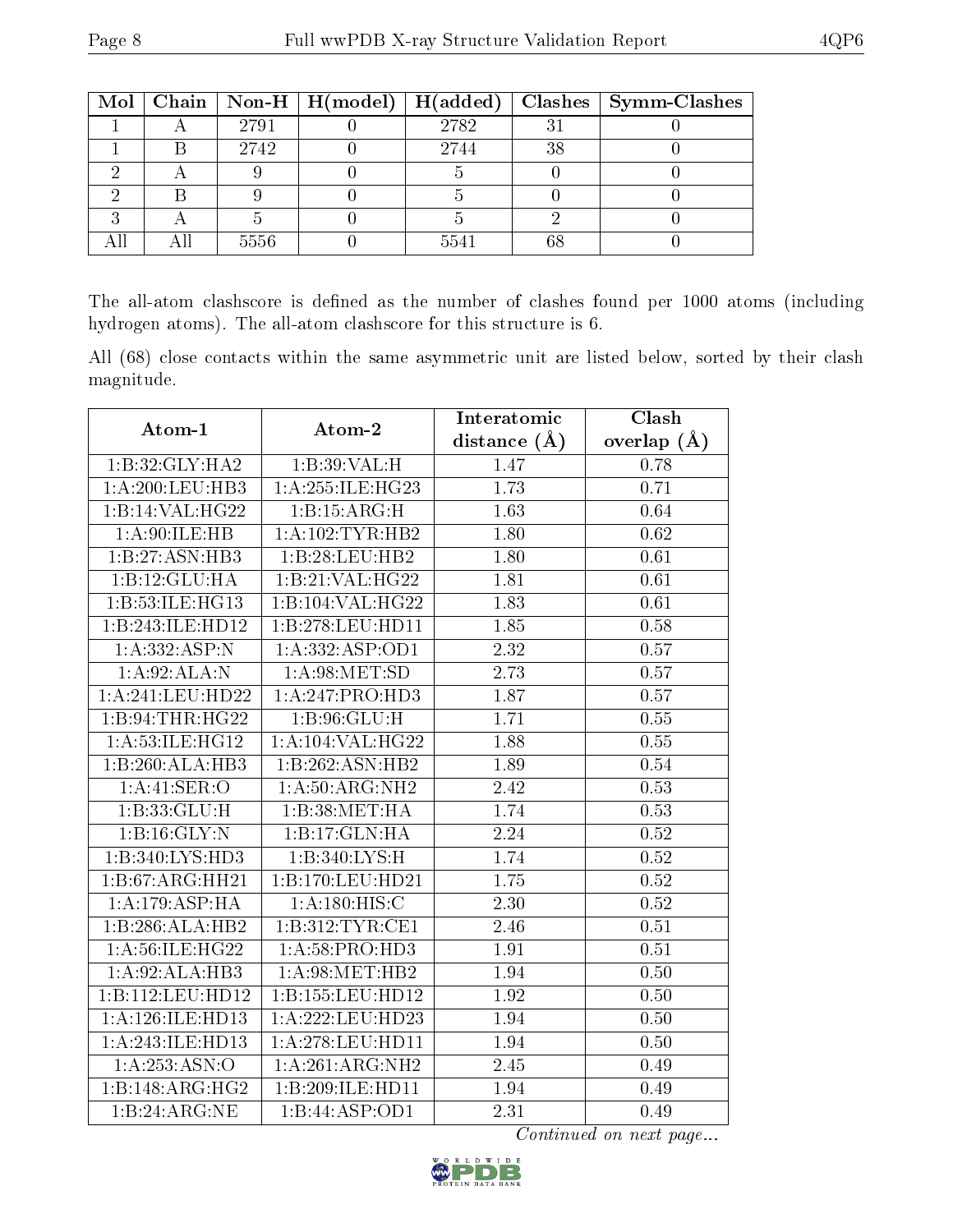| Continuata from previous page |                    | Interatomic    | Clash         |  |
|-------------------------------|--------------------|----------------|---------------|--|
| Atom-1                        | Atom-2             | distance $(A)$ | overlap $(A)$ |  |
| 1:A:148:ARG:HG2               | 1:A:209:ILE:HD11   | 1.94           | 0.48          |  |
| 1:B:288:ASP:OD2               | 1:B:292:LYS:NZ     | 2.47           | 0.48          |  |
| 1:A:19:PHE:HE2                | 1: A:38:MET:HG3    | 1.78           | 0.48          |  |
| 1:B:126:ILE:HD13              | 1:B:222:LEU:HD23   | 1.96           | 0.47          |  |
| 1:B:233:TYR:OH                | 1:B:262:ASN:ND2    | 2.47           | 0.47          |  |
| 1: A: 35: ALA: HB1            | 1: A:36:TYR:CD1    | 2.50           | 0.47          |  |
| 1:B:13:MET:HG3                | 1:B:14:VAL:HB      | 1.96           | 0.47          |  |
| 1:B:17:GLN:HB2                | 1:B:18:VAL:HG13    | 1.96           | 0.47          |  |
| $1:A:\overline{114:LYS:NZ}$   | 3:A:402:IMD:H5     | 2.30           | 0.46          |  |
| 1: A:110:THR:OG1              | 1: A: 111: ASP: N  | 2.48           | 0.46          |  |
| 1:A:178:HIS:HA                | 1:A:179:ASP:O      | 2.16           | 0.45          |  |
| 1:B:27:ASN:CB                 | 1:B:28:LEU:HB2     | 2.46           | 0.45          |  |
| 1:A:91:ARG:NH2                | 1:A:355:GLN:HG3    | 2.32           | 0.45          |  |
| 1:A:119:GLN:OE1               | 1:B:185:THR:HA     | 2.17           | 0.45          |  |
| 1:B:24:ARG:NH1                | 1:B:44:ASP:OD2     | 2.50           | 0.44          |  |
| 1:B:260:ALA:O                 | 1:B:263:TYR:HB2    | 2.18           | 0.44          |  |
| 1:A:334:GLU:HG3               | 1:A:335:LEU:HD22   | 2.00           | 0.44          |  |
| 1: A: 111: ASP: OD2           | 3:A:402:IMD:N1     | 2.51           | 0.44          |  |
| 1:B:149:ASP:HB2               | 1:B:170:LEU:HD12   | 2.00           | 0.44          |  |
| 1:B:30:TYR:CE1                | 1:B:32:GLY:HA3     | 2.53           | 0.43          |  |
| 1:B:155:LEU:HD11              | 1:B:217:ILE:HD13   | 2.01           | 0.43          |  |
| 1:B:267:LEU:HA                | 1:B:268:PRO:HA     | 1.75           | 0.43          |  |
| 1:B:29:SER:HB3                | 1:B:41:SER:OG      | 2.19           | 0.43          |  |
| 1:B:12:GLU:N                  | 1:B:21:VAL:HG13    | 2.33           | 0.43          |  |
| 1:A:288:ASP:O                 | 1: A:292: LYS: HG2 | 2.20           | 0.42          |  |
| 1:A:264:LEU:O                 | 1: A:265:LEU:HB3   | 2.20           | 0.42          |  |
| 1: A: 353: ARG: HG3           | 1: A: 353: ARG: H  | 1.61           | 0.42          |  |
| 1:A:260:ALA:HB1               | 1:A:261:ARG:HA     | 2.02           | 0.41          |  |
| 1:B:19:PHE:CD1                | 1:B:55:LYS:HE2     | 2.55           | 0.41          |  |
| 1:B:110:THR:OG1               | 1:B:111:ASP:N      | 2.53           | 0.41          |  |
| 1: B: 15: ARG: C              | 1:B:17:GLN:HA      | 2.41           | 0.41          |  |
| 1:A:261:ARG:O                 | 1:A:262:ASN:HB2    | 2.21           | 0.41          |  |
| 1: A:66: GLN:O                | 1:A:70:ARG:HB2     | 2.21           | 0.41          |  |
| 1:B:71:GLU:O                  | 1:B:75:LEU:HB2     | 2.21           | 0.41          |  |
| 1: A:59:PHE:HA                | 1: A:65:CYS:SG     | 2.61           | 0.41          |  |
| $1:$ A:119:GLN:O              | 1:A:224:ASN:ND2    | 2.50           | 0.40          |  |
| 1:B:192:TRP:CD1               | 1:B:229:PRO:HA     | 2.56           | 0.40          |  |
| 1:B:337:ASP:OD1               | 1:B:337:ASP:N      | 2.53           | 0.40          |  |
| 1:B:27:ASN:CA                 | 1:B:28:LEU:HB2     | 2.51           | 0.40          |  |

Continued from previous page.

There are no symmetry-related clashes.

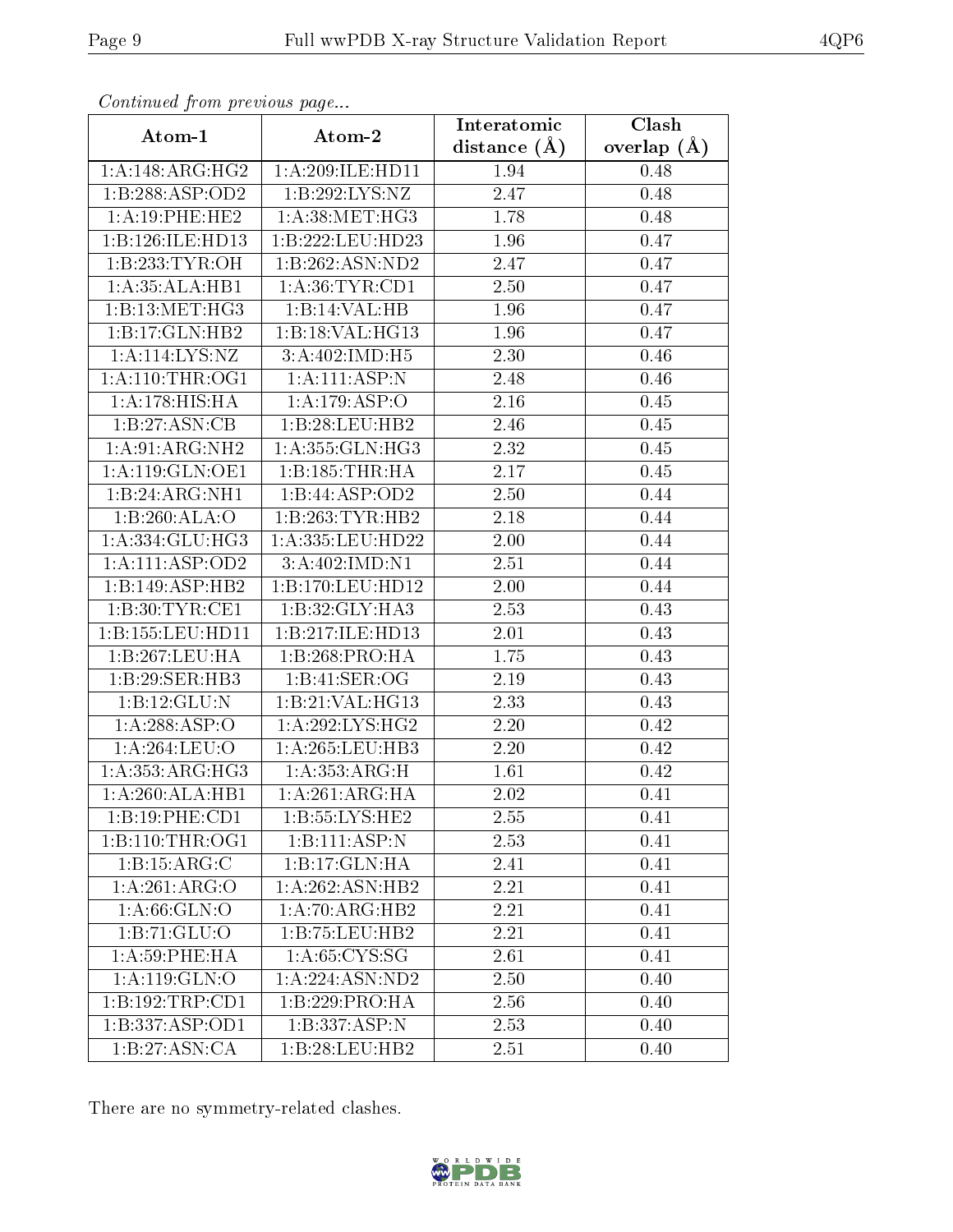### 5.3 Torsion angles (i)

#### 5.3.1 Protein backbone  $(i)$

In the following table, the Percentiles column shows the percent Ramachandran outliers of the chain as a percentile score with respect to all X-ray entries followed by that with respect to entries of similar resolution.

The Analysed column shows the number of residues for which the backbone conformation was analysed, and the total number of residues.

| $\blacksquare$ Mol $\blacksquare$ | Chain | Analysed                      | Favoured   Allowed   Outliers |            |           | Percentiles           |
|-----------------------------------|-------|-------------------------------|-------------------------------|------------|-----------|-----------------------|
|                                   |       | $333/369$ (90\%)   306 (92\%) |                               | $-24(7%)$  | $3(1\%)$  | 17 <sup>1</sup><br>52 |
|                                   |       | $328/369$ (89\%)   292 (89\%) |                               | $-28(8\%)$ | $8(2\%)$  | $\boxed{6}$<br>27     |
| All                               | All   | 661/738 (90%)   598 (90%)     |                               | 52(8%)     | 11 $(2%)$ | 36<br>9               |

All (11) Ramachandran outliers are listed below:

| Mol         | Chain | $\operatorname{Res}% \left( \mathcal{N}\right) \equiv\operatorname{Res}(\mathcal{N}_{0})\cap\mathcal{N}_{1}$ | Type       |
|-------------|-------|--------------------------------------------------------------------------------------------------------------|------------|
| 1           | А     | 262                                                                                                          | <b>ASN</b> |
| 1           | В     | 18                                                                                                           | <b>VAL</b> |
| 1           | B     | 268                                                                                                          | PRO        |
| 1           | А     | 257                                                                                                          | <b>ASN</b> |
| 1           | В     | 15                                                                                                           | ARG        |
| 1           | В     | 32                                                                                                           | <b>GLY</b> |
| $\mathbf 1$ | В     | 35                                                                                                           | ALA        |
| 1           | В     | 334                                                                                                          | <b>GLU</b> |
| 1           | А     | 258                                                                                                          | LEU        |
| 1           | В     | 13                                                                                                           | MET        |
|             | R     | 36                                                                                                           | TYR.       |

#### 5.3.2 Protein sidechains  $(i)$

In the following table, the Percentiles column shows the percent sidechain outliers of the chain as a percentile score with respect to all X-ray entries followed by that with respect to entries of similar resolution.

The Analysed column shows the number of residues for which the sidechain conformation was analysed, and the total number of residues.

| $Mol$   Chain | Analysed        |             | Rotameric   Outliers   Percentiles |                                |
|---------------|-----------------|-------------|------------------------------------|--------------------------------|
|               | $307/325(94\%)$ | $290(94\%)$ | $-17(6%)$                          | $\sqrt{53}$<br>21 <sup>1</sup> |
|               | $301/325(93\%)$ | 279 (93\%)  | 22(7%)                             | 43                             |

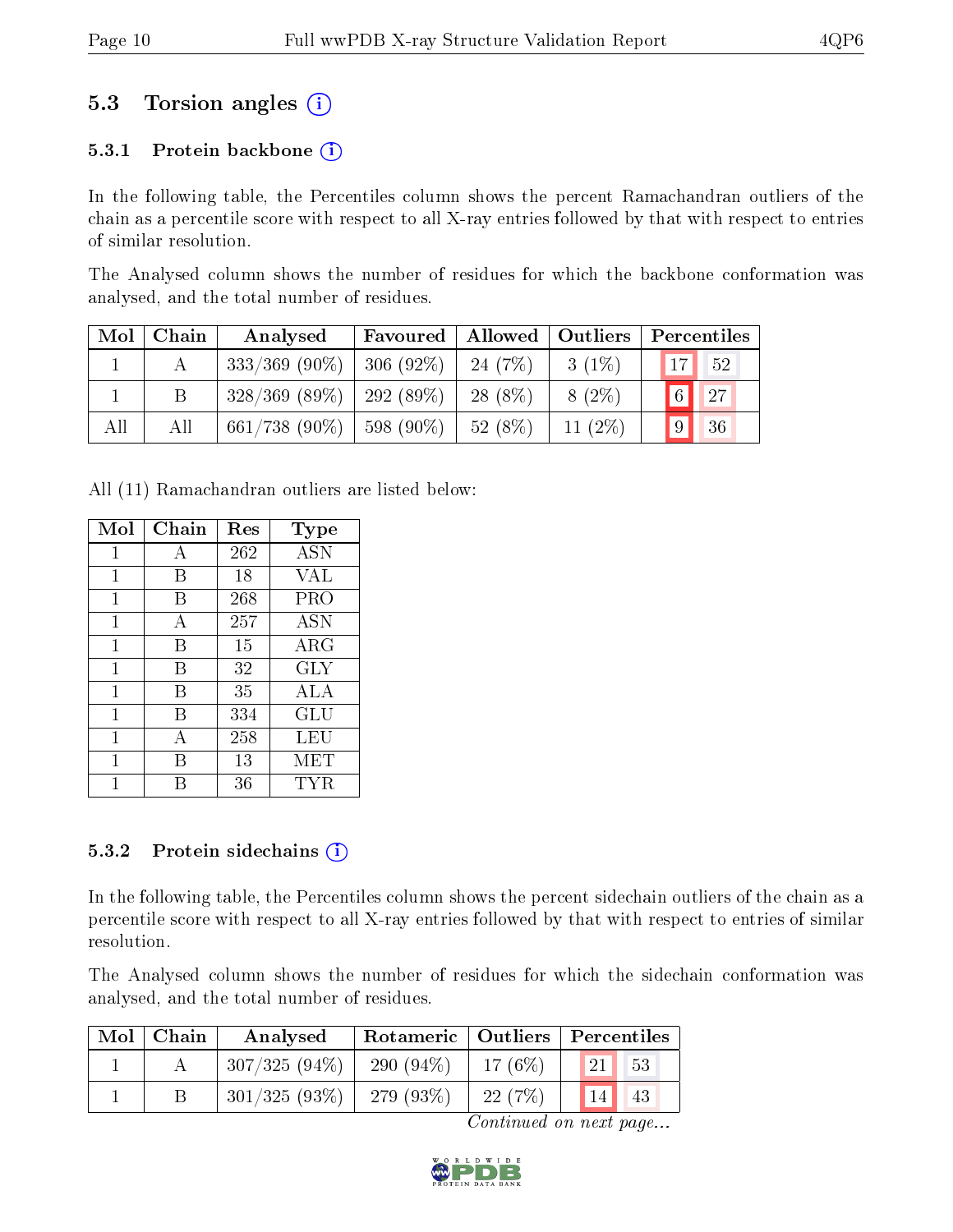Continued from previous page...

|     | Mol   Chain | Analysed        | Rotameric   Outliers   Percentiles                                                                   |  |  |  |  |
|-----|-------------|-----------------|------------------------------------------------------------------------------------------------------|--|--|--|--|
| All | All         | $608/650(94\%)$ | $\begin{array}{ c c c c c c c c c } \hline 569 & (94\%) & 39 & (6\%) & 17 & 48 \ \hline \end{array}$ |  |  |  |  |

All (39) residues with a non-rotameric sidechain are listed below:

| Mol            | Chain                               | Res                         | Type                                       |
|----------------|-------------------------------------|-----------------------------|--------------------------------------------|
| $\mathbf{1}$   | $\boldsymbol{A}$                    | 19                          | PHE                                        |
| $\overline{1}$ | $\overline{A}$                      | $\overline{96}$             | $\overline{\text{GLU}}$                    |
| $\mathbf{1}$   | $\overline{A}$                      | 100                         | $\overline{\text{ASP}}$                    |
| $\overline{1}$ | $\frac{\overline{A}}{\overline{A}}$ | $\overline{115}$            | LEU                                        |
| $\overline{1}$ |                                     | 187                         | $\frac{\overline{\text{TYR}}}{\text{ASN}}$ |
| $\overline{1}$ |                                     | $\overline{201}$            |                                            |
| $\overline{1}$ | $\overline{A}$                      | 218                         | $\frac{\overline{\text{LEU}}}{\text{TYR}}$ |
| $\overline{1}$ | $\overline{A}$                      | 233                         |                                            |
| $\overline{1}$ | $\overline{A}$                      | 250                         | $\overline{\text{GLU}}$                    |
| $\overline{1}$ | $\overline{A}$                      | 254                         | $\overline{\text{CYS}}$                    |
| $\overline{1}$ | $\overline{A}$                      | 256                         | <b>ILE</b>                                 |
| $\mathbf{1}$   | $\overline{A}$                      | 267                         | LEU                                        |
| $\mathbf{1}$   | $\frac{\overline{A}}{\overline{A}}$ | 278                         | LEU                                        |
| $\overline{1}$ |                                     | $\overline{332}$            | $\overline{\text{ASP}}$                    |
| $\mathbf{1}$   | $\frac{\overline{A}}{\overline{A}}$ | $335\,$                     | $\overline{\text{LEU}}$                    |
| $\overline{1}$ |                                     | 353                         | $\overline{\rm{ARG}}$                      |
| $\overline{1}$ | $\overline{A}$                      | 359                         | $\overline{\rm{ARG}}$                      |
| $\mathbf{1}$   | $\overline{\mathbf{B}}$             | $12\,$                      | $\overline{\text{GLU}}$                    |
| $\mathbf 1$    | $\overline{\mathrm{B}}$             | $\overline{13}$             | MET                                        |
| $\overline{1}$ | B                                   | $\overline{14}$             | <b>VAL</b>                                 |
| $\overline{1}$ | $\overline{\mathrm{B}}$             | $\overline{17}$             | $\overline{\text{GLN}}$                    |
| $\overline{1}$ | $\overline{B}$                      | $\overline{19}$             | $\overline{\text{PHE}}$                    |
| $\mathbf{1}$   | $\overline{\mathrm{B}}$             | $\overline{27}$             | $\overline{\mathrm{ASN}}$                  |
| $\overline{1}$ | $\overline{\mathrm{B}}$             | $\overline{38}$             | MET                                        |
| $\mathbf 1$    | B                                   | 49                          | $\overline{\text{VAL}}$                    |
| $\overline{1}$ | $\overline{\mathrm{B}}$             | $\overline{75}$             | LEU                                        |
| $\mathbf{1}$   | $\overline{\mathrm{B}}$             | 76                          | LEU                                        |
| $\overline{1}$ | $\overline{\mathrm{B}}$             | 91                          | ARG                                        |
| $\overline{1}$ | $\overline{\mathrm{B}}$             | 112                         | LEU                                        |
| 1              | Β                                   | 115                         | LEU                                        |
| $\mathbf{1}$   | Β                                   | 185                         | <b>THR</b>                                 |
| $\mathbf 1$    | B                                   | 218                         | <b>LEU</b>                                 |
| $\mathbf 1$    | $\overline{\mathrm{B}}$             | $2\overline{3}\overline{3}$ | $\overline{\text{TYR}}$                    |
| $\mathbf{1}$   | B                                   | 256                         | <b>ILE</b>                                 |
| $\mathbf{1}$   | Β                                   | 262                         | <b>ASN</b>                                 |
| $\mathbf{1}$   | $\overline{\mathrm{B}}$             | 334                         | $\overline{\text{GLU}}$                    |
| $\mathbf 1$    | Β                                   | 336                         | $\overline{\rm A}\overline{\rm S}{\rm P}$  |

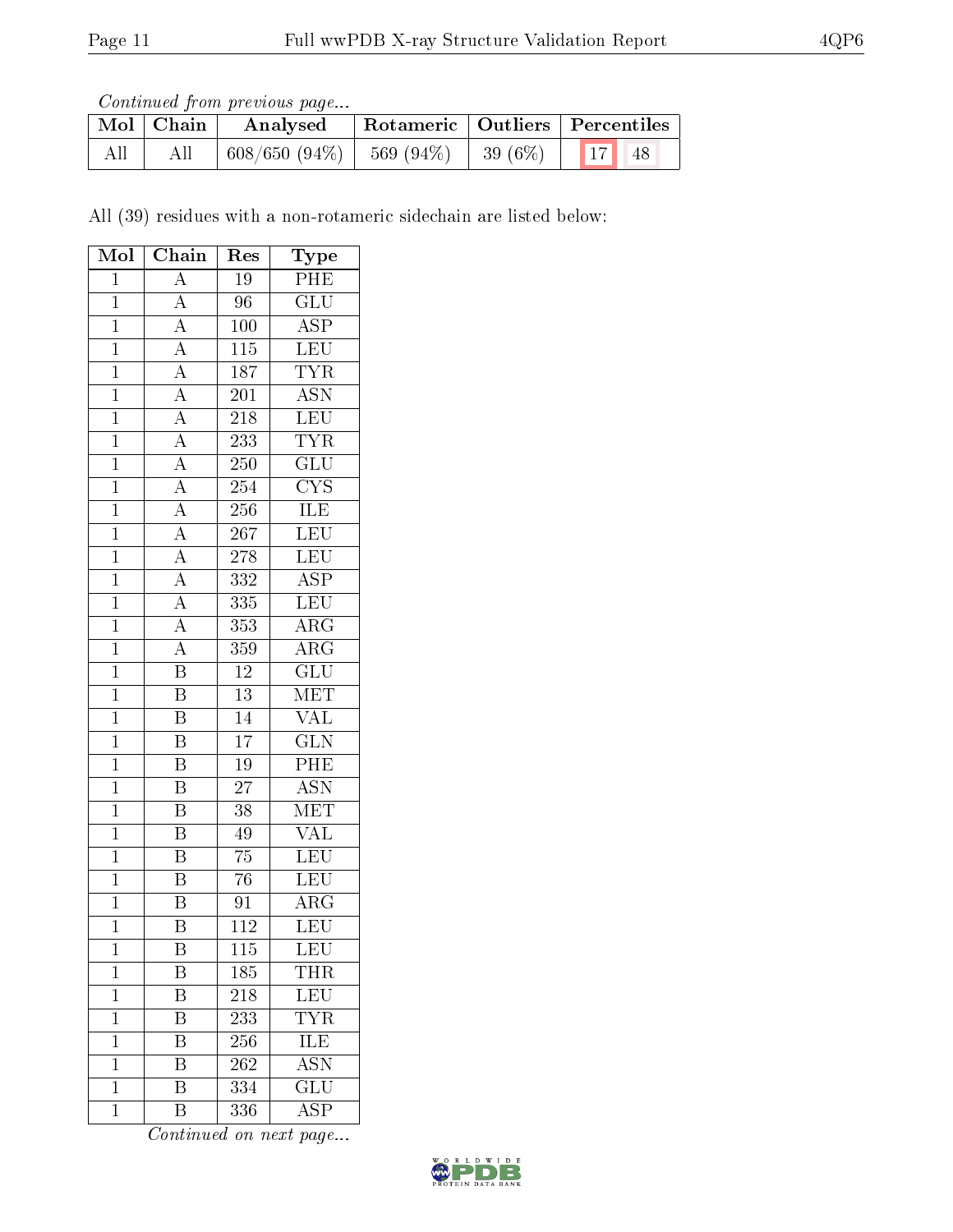Continued from previous page...

| Mol | ${\bf Chain}$ | Res          | Type |
|-----|---------------|--------------|------|
|     |               | $33^{\circ}$ |      |
|     |               |              |      |

Some sidechains can be flipped to improve hydrogen bonding and reduce clashes. There are no such sidechains identified.

### $5.3.3$  RNA  $(i)$

There are no RNA molecules in this entry.

### 5.4 Non-standard residues in protein, DNA, RNA chains (i)

2 non-standard protein/DNA/RNA residues are modelled in this entry.

In the following table, the Counts columns list the number of bonds (or angles) for which Mogul statistics could be retrieved, the number of bonds (or angles) that are observed in the model and the number of bonds (or angles) that are dened in the Chemical Component Dictionary. The Link column lists molecule types, if any, to which the group is linked. The Z score for a bond length (or angle) is the number of standard deviations the observed value is removed from the expected value. A bond length (or angle) with  $|Z| > 2$  is considered an outlier worth inspection. RMSZ is the root-mean-square of all Z scores of the bond lengths (or angles).

| Mol |            |  |     | $\mid$ Type $\mid$ Chain $\mid$ |          |      |                      |         |        | $\operatorname{Res}$ | ${\rm Link}$ |  | Bond lengths |  |  | Bond angles |  |
|-----|------------|--|-----|---------------------------------|----------|------|----------------------|---------|--------|----------------------|--------------|--|--------------|--|--|-------------|--|
|     |            |  |     |                                 | Counts   | RMSZ | $\# Z  > 2$   Counts |         | ' RMSZ | $\# Z  > 2$          |              |  |              |  |  |             |  |
|     | <b>NEP</b> |  | 125 |                                 | 10,14,15 | 1.81 | $3(30\%)$            | 5,20,22 | 2.23   | $3(60\%)$            |              |  |              |  |  |             |  |
|     | <b>NEP</b> |  | 125 |                                 | 10,14,15 | 5.45 | $(40\%)$             | 5,20,22 | 4.26   | $4(80\%)$            |              |  |              |  |  |             |  |

In the following table, the Chirals column lists the number of chiral outliers, the number of chiral centers analysed, the number of these observed in the model and the number defined in the Chemical Component Dictionary. Similar counts are reported in the Torsion and Rings columns. '-' means no outliers of that kind were identified.

| Mol |     |     |  | $\vert$ Type $\vert$ Chain $\vert$ Res $\vert$ Link $\vert$ Chirals $\vert$ Torsions | Rings |
|-----|-----|-----|--|--------------------------------------------------------------------------------------|-------|
|     | NFP | 125 |  | $0/5/12/14$   $0/1/1/1$                                                              |       |
|     | NFP | 125 |  | $1/5/12/14$   $0/1/1/1$                                                              |       |

All (7) bond length outliers are listed below:

| $\text{Mol}$ |     |      | $\vert$ Chain $\vert$ Res $\vert$ Type $\vert$ Atoms |           | Observed $(\AA)$   Ideal $(\AA)$ |     |
|--------------|-----|------|------------------------------------------------------|-----------|----------------------------------|-----|
|              | 125 | NEP  | P-O3P                                                | $16.09\,$ | $1.61\,$                         |     |
|              | 125 | NEP. | $P_{O1}$                                             |           | $1.46^{\circ}$                   | .54 |

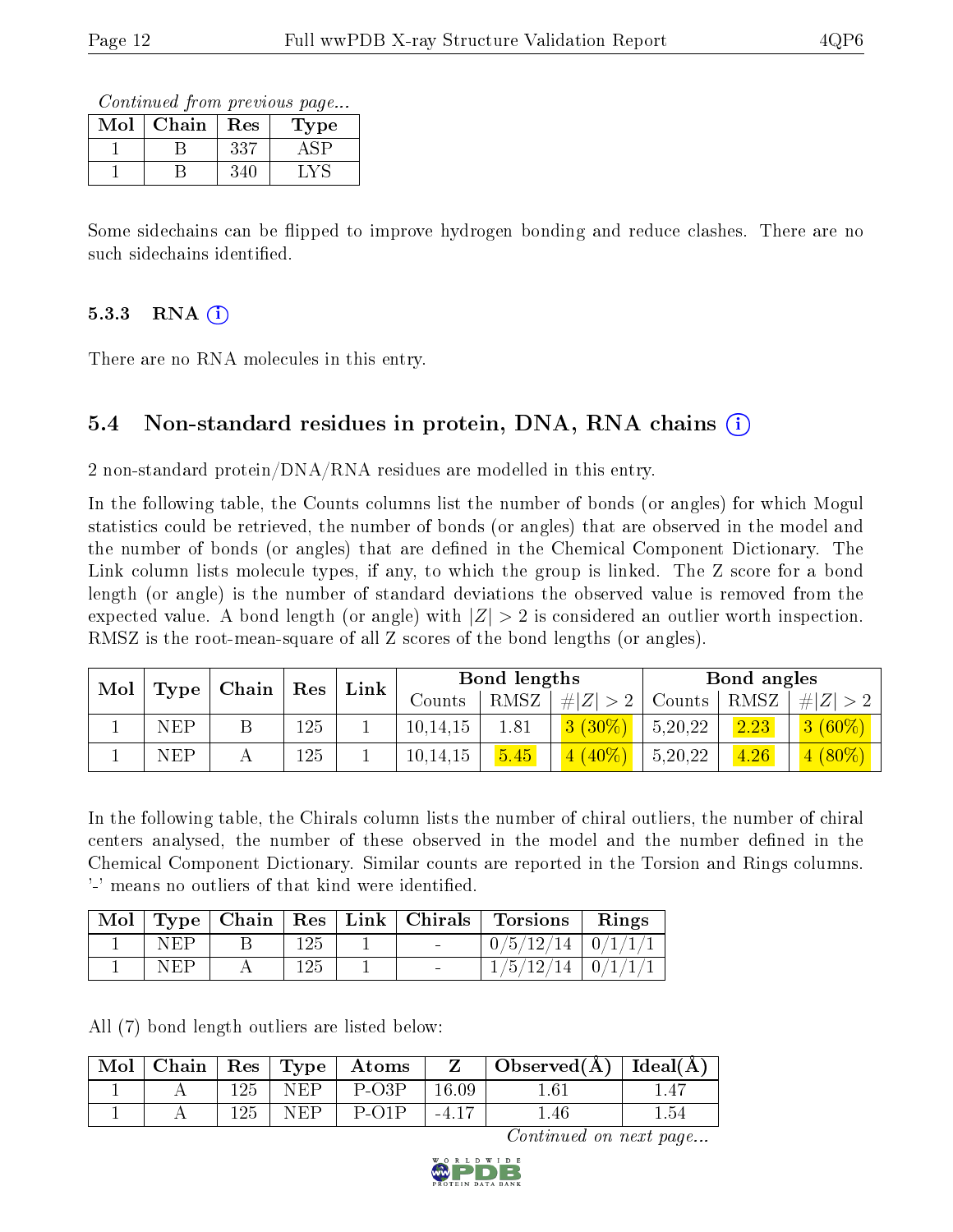| $\text{Mol}$ | Chain | $\operatorname{Res}$ | Type       | Atoms    | <b>Z</b> | Observed $(A)$ | Ideal(A) |
|--------------|-------|----------------------|------------|----------|----------|----------------|----------|
|              |       | 125.                 | NEP        | $P$ -O1P | 3.20     | $1.61\,$       | $1.54\,$ |
|              |       | 125                  | <b>NEP</b> | $CD2-CG$ | 2.89     | 1.40           | 1.36     |
|              |       | 125                  | <b>NEP</b> | $P-O2P$  | 2.85     | 1.60           | 1.54     |
|              |       | 125                  | <b>NEP</b> | $P-O2P$  | 2.85     | 1.60           | 1.54     |
|              |       | 125                  | NEP        | $CD2-CG$ | 2.79     | 1.40           | 1.36     |

Continued from previous page...

All (7) bond angle outliers are listed below:

| Mol | Chain | Res | Type       | Atoms       | $\mathbf{Z}$ | Observed $(°)$ | $Ideal(^o)$ |
|-----|-------|-----|------------|-------------|--------------|----------------|-------------|
|     | А     | 125 | <b>NEP</b> | $O2P-P-O3P$ | $-8.50$      | 95.05          | 113.44      |
|     | B     | 125 | <b>NEP</b> | $O2P-P-O1P$ | $-3.04$      | 94.60          | 106.57      |
|     |       | 125 | <b>NEP</b> | $O2P-P-O1P$ | 2.66         | 117.03         | 106.57      |
|     | B     | 125 | <b>NEP</b> | $CB-CA-C$   | $-2.65$      | 106.50         | 111.47      |
|     |       | 125 | <b>NEP</b> | $O1P-P-O3P$ | $-2.48$      | 108.07         | 113.44      |
|     | В     | 125 | <b>NEP</b> | $O1P-P-O3P$ | $-2.23$      | 108.62         | 113.44      |
|     | А     | 125 | <b>NEP</b> | $CB-CA-C$   | $-2.01$      | 107.70         | 111.47      |

There are no chirality outliers.

All (1) torsion outliers are listed below:

| Mol | $\top$ Chain   Res   Type $\top$ |  | Atoms          |
|-----|----------------------------------|--|----------------|
|     |                                  |  | CA-CB-CG-ND1 - |

There are no ring outliers.

No monomer is involved in short contacts.

#### 5.5 Carbohydrates  $(i)$

There are no carbohydrates in this entry.

### 5.6 Ligand geometry (i)

3 ligands are modelled in this entry.

In the following table, the Counts columns list the number of bonds (or angles) for which Mogul statistics could be retrieved, the number of bonds (or angles) that are observed in the model and the number of bonds (or angles) that are dened in the Chemical Component Dictionary. The Link column lists molecule types, if any, to which the group is linked. The Z score for a bond length (or angle) is the number of standard deviations the observed value is removed from the

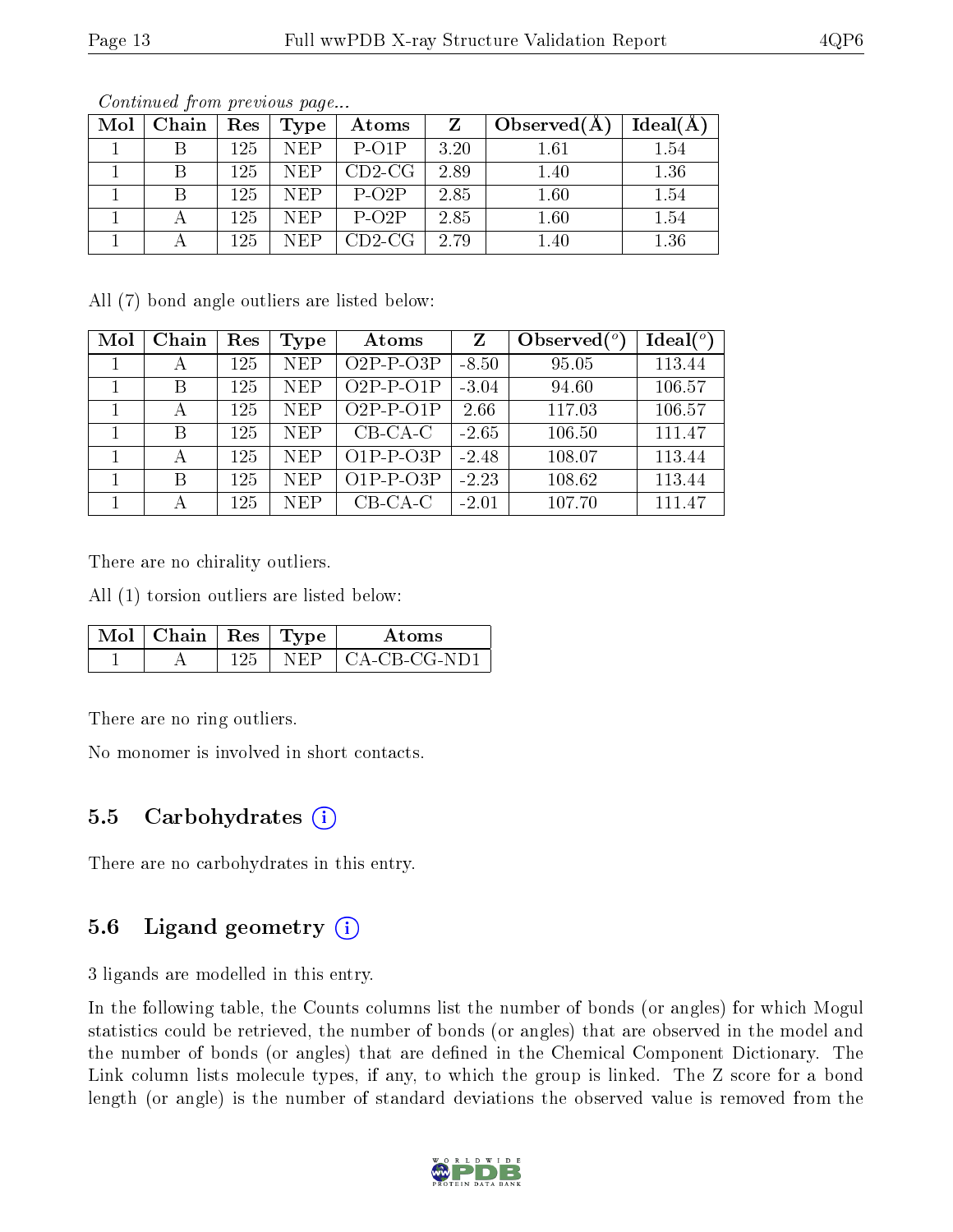| Mol            |      | Chain | $\mid$ Res | Link           | Bond lengths |             |             | Bond angles |      |   |
|----------------|------|-------|------------|----------------|--------------|-------------|-------------|-------------|------|---|
|                | Type |       |            |                | Counts       | <b>RMSZ</b> | # $ Z  > 2$ | Counts      | RMSZ | Z |
| ച<br>∠         | 36N  |       | 401        | $\sim$         | 9,10,10      | 1.39        | (2.22%)     | 6,13,13     | 1.51 |   |
| 3              | IMD  |       | 402        | $\blacksquare$ | 3,5,5        | 0.40        |             | 4,5,5       | 0.61 |   |
| $\overline{2}$ | 36N  |       | 401        | $\sim$         | 9,10,10      | 1.32        |             | 6, 13, 13   | 1.54 |   |

expected value. A bond length (or angle) with  $|Z| > 2$  is considered an outlier worth inspection. RMSZ is the root-mean-square of all Z scores of the bond lengths (or angles).

In the following table, the Chirals column lists the number of chiral outliers, the number of chiral centers analysed, the number of these observed in the model and the number defined in the Chemical Component Dictionary. Similar counts are reported in the Torsion and Rings columns. '-' means no outliers of that kind were identified.

| Mol |     |     |  | $Type   Chain   Res   Link   Christmas   Torsions   Rings$ |        |
|-----|-----|-----|--|------------------------------------------------------------|--------|
|     | 36N | 401 |  |                                                            | 0/2/2/ |
|     | -MF | 402 |  |                                                            |        |
|     | 36N | 401 |  |                                                            | 7റ     |

All (3) bond length outliers are listed below:

| Mol | Chain |     |     | $\mid$ $\mathrm{Res}\mid\mathrm{Type}\mid\mathrm{Atoms}$ |         | $Z \cup Observed(A)$ | Ideal(A) |
|-----|-------|-----|-----|----------------------------------------------------------|---------|----------------------|----------|
|     |       | 401 | 36N | $C5-N10$                                                 | $-2.90$ | $1.33\,$             | $1.37\,$ |
|     |       |     | 36N | $C5-N10$                                                 | $-2.55$ | 1.33                 | $1.37\,$ |
|     |       | 401 | 36N | $C6-N7$                                                  | $-2.28$ | 1.33                 | 1.37     |

All (2) bond angle outliers are listed below:

| Mol | Chain | $\perp$ Res | Type | Atoms       |         | Observed $(°)$ | Ideal $(°)$ |
|-----|-------|-------------|------|-------------|---------|----------------|-------------|
|     |       | 401         | 36N  | $C9-N10-C5$ | 2.69    | 119.92         | $116.60\,$  |
|     |       | 401         | 36N  | $C9-N10-C5$ | $+2.57$ | 119.77         | 116 60      |

There are no chirality outliers.

There are no torsion outliers.

There are no ring outliers.

1 monomer is involved in 2 short contacts:

|  |       | Mol   Chain   Res   Type   Clashes   Symm-Clashes |
|--|-------|---------------------------------------------------|
|  | l IMD |                                                   |

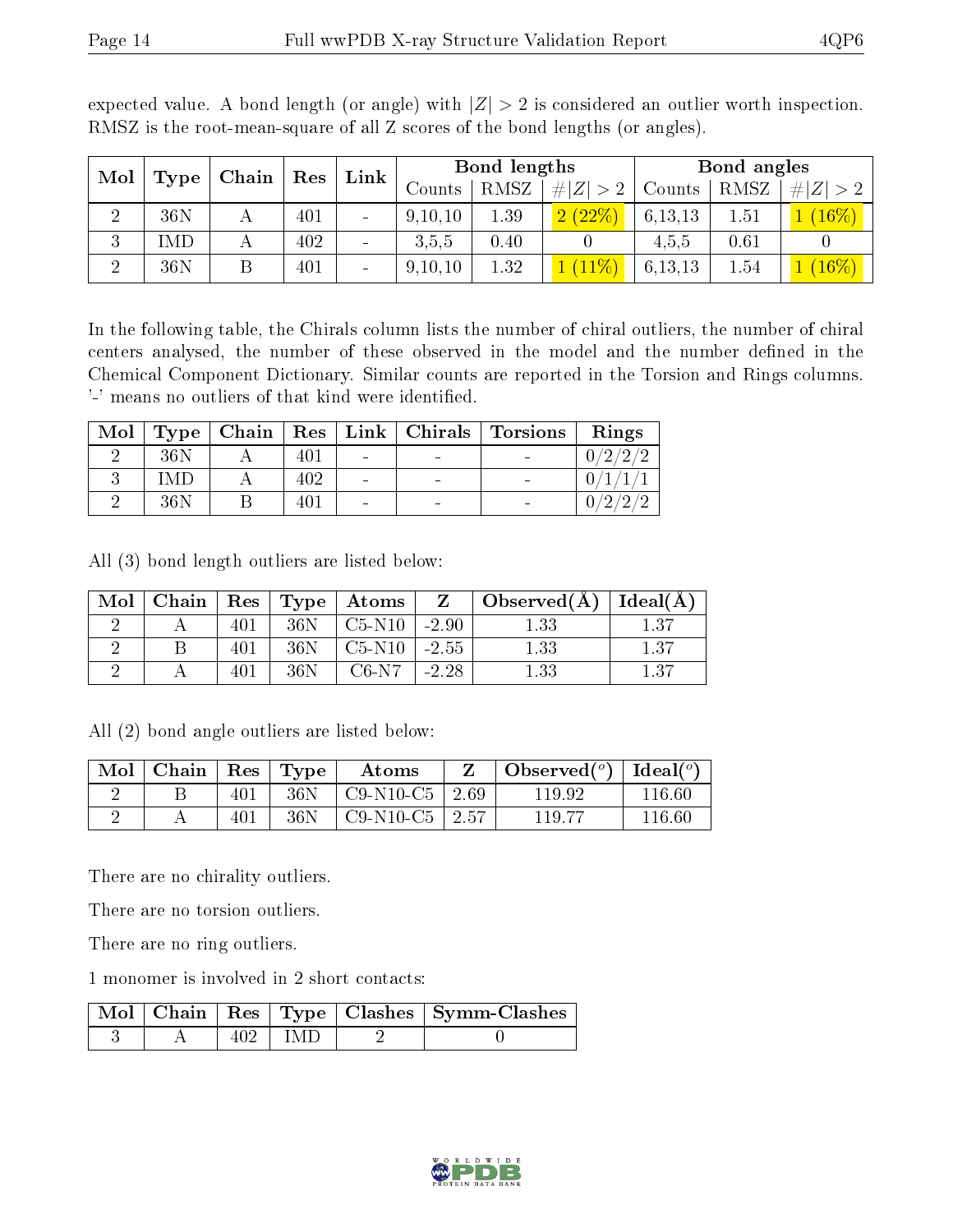## 5.7 [O](https://www.wwpdb.org/validation/2017/XrayValidationReportHelp#nonstandard_residues_and_ligands)ther polymers (i)

There are no such residues in this entry.

## 5.8 Polymer linkage issues (i)

There are no chain breaks in this entry.

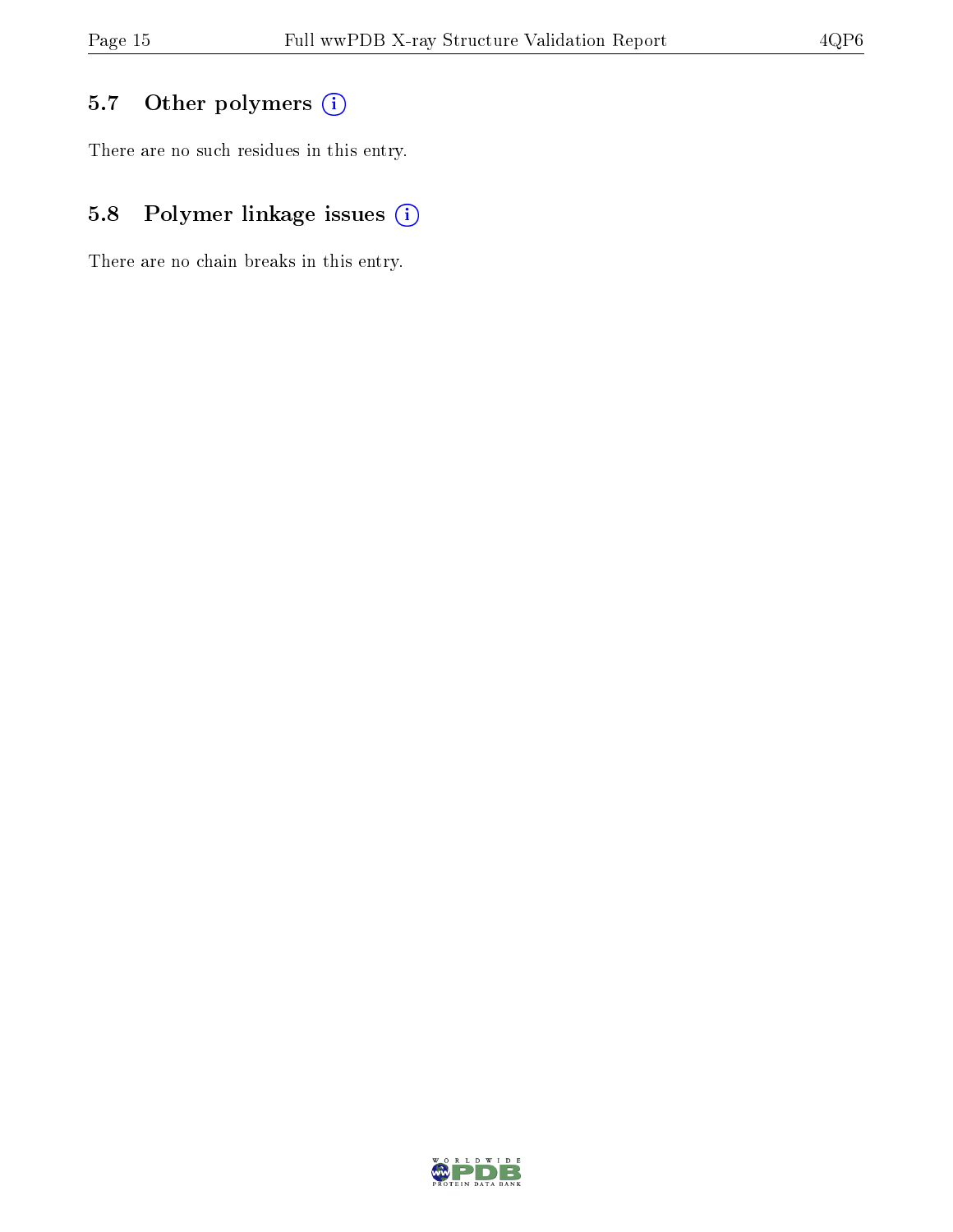## 6 Fit of model and data  $\left( \frac{1}{2} \right)$

## 6.1 Protein, DNA and RNA chains (i)

In the following table, the column labelled  $#RSRZ> 2'$  contains the number (and percentage) of RSRZ outliers, followed by percent RSRZ outliers for the chain as percentile scores relative to all X-ray entries and entries of similar resolution. The OWAB column contains the minimum, median,  $95<sup>th</sup>$  percentile and maximum values of the occupancy-weighted average B-factor per residue. The column labelled  $Q< 0.9$  lists the number of (and percentage) of residues with an average occupancy less than 0.9.

| Mol | Chain | Analysed           | $<$ RSRZ $>$ | # $RSRZ>2$                                      | $OWAB(A^2)$      | $\rm Q\textcolor{black}{<}0.9$ |
|-----|-------|--------------------|--------------|-------------------------------------------------|------------------|--------------------------------|
|     |       | $339/369$ $(91\%)$ | $-0.31$      | 6 $(1%)$<br>68<br>47                            | 28, 52, 125, 156 |                                |
|     |       | $334/369$ (90\%)   | $-0.08$      | $11(3\%)$<br>24<br>46                           | 30, 62, 140, 166 |                                |
| All | All   | $673/738(91\%)$    | $-0.19$      | $(2\%)$<br>17 <sup>°</sup><br>57<br>$\sqrt{34}$ | 28, 57, 136, 166 |                                |

All (17) RSRZ outliers are listed below:

| Mol          | Chain              | $\operatorname{Res}% \left( \mathcal{N}\right) \equiv\operatorname{Res}(\mathcal{N}_{0})\cap\mathcal{N}_{1}$ | <b>Type</b> | <b>RSRZ</b> |
|--------------|--------------------|--------------------------------------------------------------------------------------------------------------|-------------|-------------|
| $\mathbf{1}$ | $\bf{A}$           | 265                                                                                                          | <b>LEU</b>  | 5.4         |
| $\mathbf{1}$ | $\overline{\rm A}$ | 262                                                                                                          | ASN         | 5.3         |
| $\mathbf{1}$ | B                  | 262                                                                                                          | <b>ASN</b>  | 5.3         |
| $\mathbf{1}$ | A                  | 332                                                                                                          | ASP         | 3.7         |
| $\mathbf{1}$ | Β                  | 15                                                                                                           | $\rm{ARG}$  | 3.2         |
| $\mathbf{1}$ | B                  | 201                                                                                                          | ASN         | 3.2         |
| $\mathbf{1}$ | B                  | 333                                                                                                          | MET         | 3.1         |
| $\mathbf{1}$ | B                  | 259                                                                                                          | LYS         | 2.9         |
| $\mathbf{1}$ | $\overline{A}$     | 260                                                                                                          | ALA         | 2.6         |
| $\mathbf{1}$ | B                  | 179                                                                                                          | ASP         | 2.5         |
| $\mathbf{1}$ | B                  | $261\,$                                                                                                      | $\rm{ARG}$  | 2.5         |
| $\mathbf{1}$ | B                  | 16                                                                                                           | <b>GLY</b>  | 2.5         |
| $\mathbf{1}$ | $\overline{A}$     | 16                                                                                                           | <b>GLY</b>  | 2.3         |
| $\mathbf{1}$ | B                  | 180                                                                                                          | <b>HIS</b>  | 2.3         |
| $\mathbf{1}$ | B                  | 87                                                                                                           | ASN         | 2.3         |
| $\mathbf 1$  | А                  | 266                                                                                                          | SER         | 2.2         |
| $\mathbf{1}$ | В                  | 45                                                                                                           | ĀSN         | $2.0\,$     |

### 6.2 Non-standard residues in protein, DNA, RNA chains (i)

In the following table, the Atoms column lists the number of modelled atoms in the group and the number defined in the chemical component dictionary. The B-factors column lists the minimum, median,  $95<sup>th</sup>$  percentile and maximum values of B factors of atoms in the group. The column labelled 'Q< 0.9' lists the number of atoms with occupancy less than 0.9.